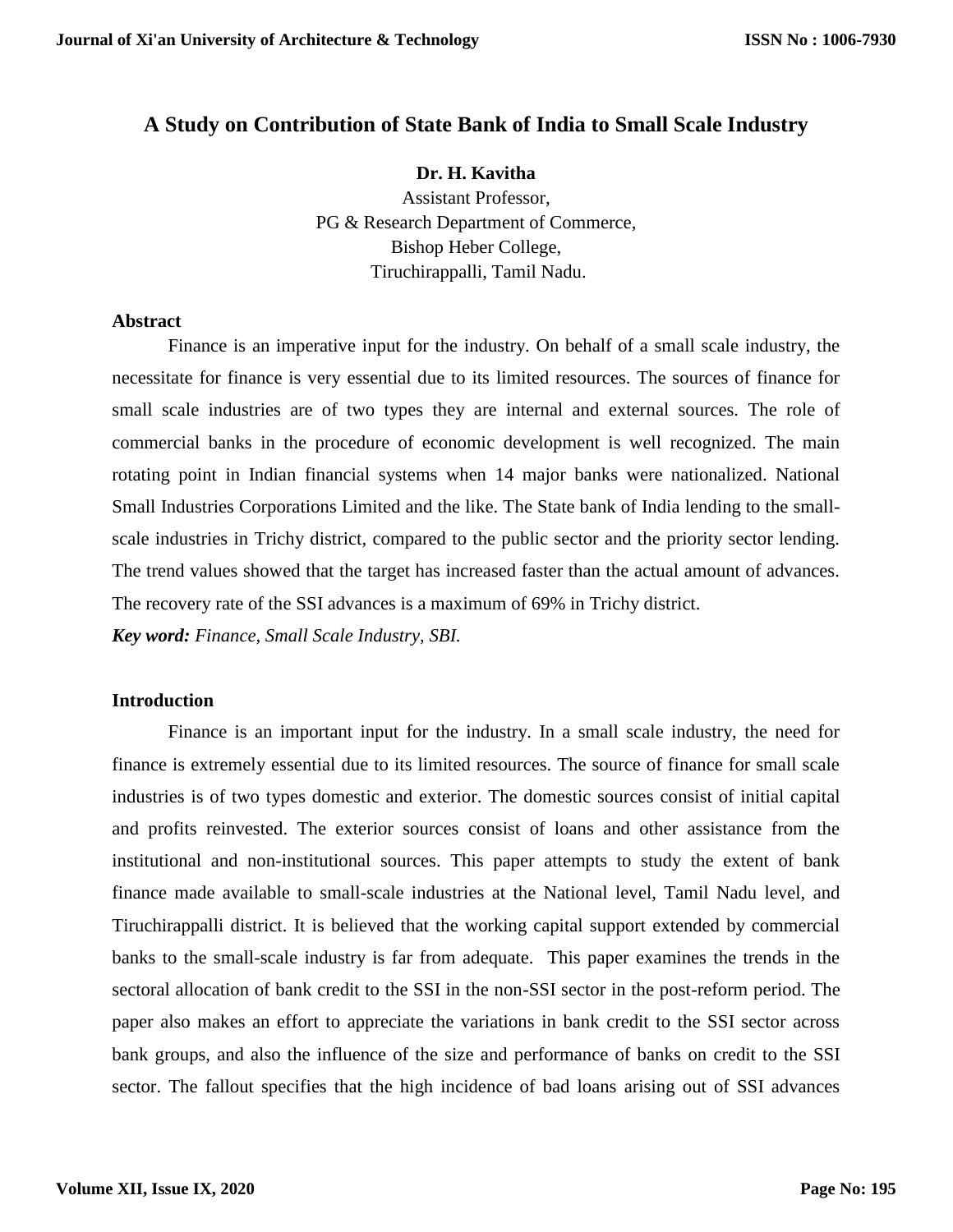could be one of the reasons for the declining share of SSI loans of commercial banks. Thereafter there was re-orientation of credit flows, so as to benefit the till then neglected sectors such as agriculture, small scale industries, and small borrowers. The Government has constituted several committees from time to time to improve the credit delivery system of commercial banks towards SSIs. Accordingly, at present SSIs have been recognized as a priority sector by commercial banks and they lend liberally to SSI units.

#### **Review of Literature**

**Kennedy Imafidon (2014)** the main aim of this study is to analyze the involvement of commercial bank's loans to small scale enterprises on the growth of the Nigerian economy. The present study employed Gross marital product as a proxy for an economy which is the dependent variable and the commercial bank's loan to small scale enterprises as the independent variable for the period of study (1993- 2012). Co-integration and slip correction model approach was used to guesstimate the relationship between the variables. All the variables used were stationary at the first difference and the result showed a long term relationship existing among the variables. The main judgment of this study is that the commercial bank's loan to small scale enterprises does not disclose any significant effect on economic growth in Nigeria within the period of study. This is attributed to the fact that the small scale operators do not have access to credit which is a major problem to small scale enterprises in Nigeria since the customary financial institutions have not been clever to meet their credit needs. The government should encourage small scale enterprises through their micro-credit scheme, to give soft loans and reintroduce the small business credit schemes so that the beneficiaries can use them to run small scale enterprises.

### **Objective of the Study**

 $\triangleright$  To analyze the extent of the financial assistance given by the State bank of India to the SSI units in Trichy district.

#### **Research Methodology**

The present study is based on the secondary data. The secondary data were collected from books, journals, Government Reports and Websites.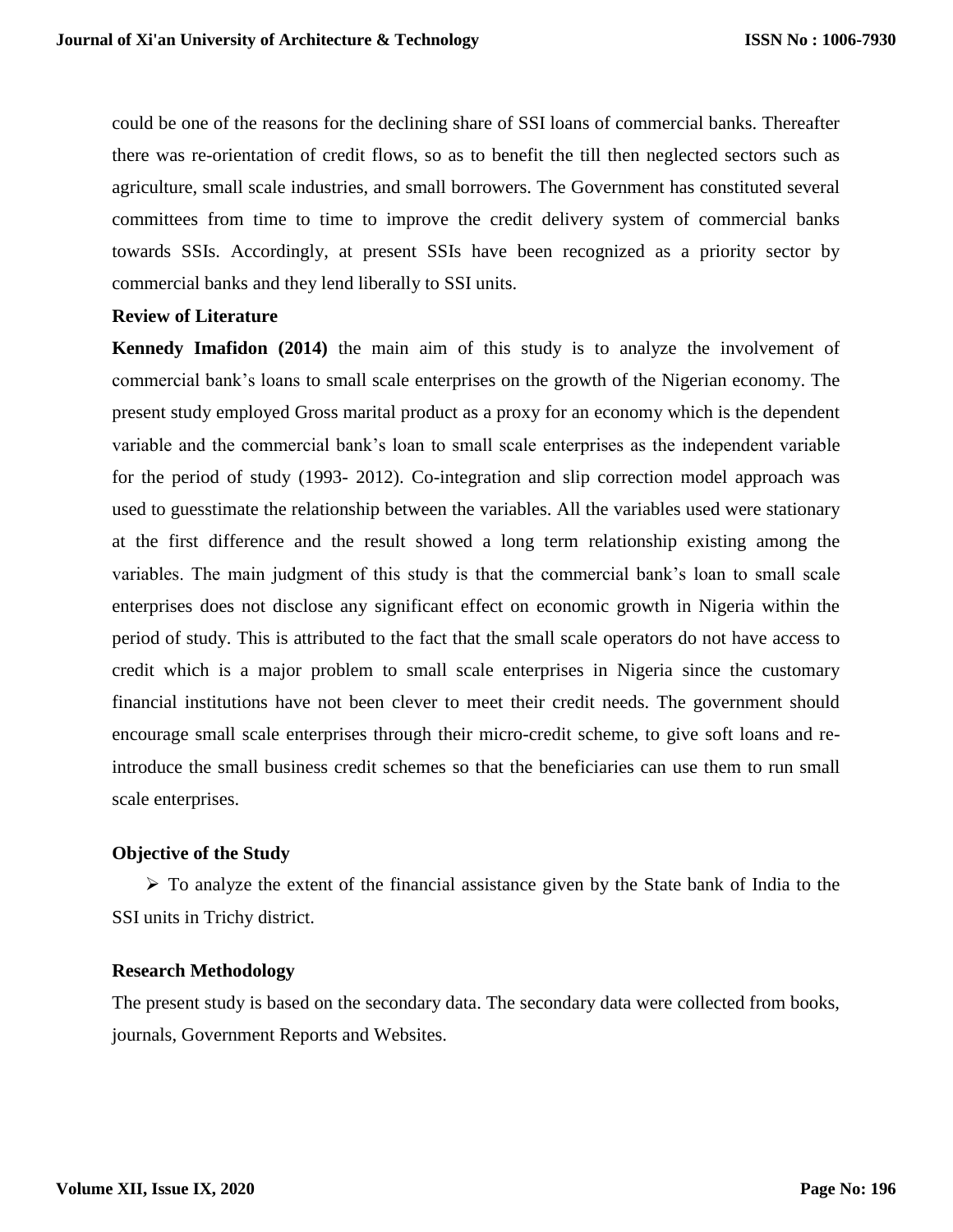## **Findings of the Study**

## **Table. No. 1**

# **Average and Stability of Credit to the SSI Units by Public sector bank and State bank of India**

| <b>Particulars</b> | <b>Mean</b> | <b>SD</b> | Co-efficient of<br><b>Variation</b> |
|--------------------|-------------|-----------|-------------------------------------|
| Public sector      | 347836.46   | 256458.97 | 73.72                               |
| SBI                | 88533.23    | 59710.15  | 67.44                               |

The average and stability of credit to the SSI units by the public sector banks and State bank of India are calculated and presented in Table. No.1. It could be observed from Table. No.1 Show that the average amount of lending to the SSI units by State bank of India was Rs. 347836.46 crores which were Rs. 88533.23 for public sector banks. The above Table also reveals that the co-efficient of variations is high (73.12%) in the case of public sector banks, but it was slightly low (67.44 %) in the State bank of India Banks.

# **Table. No.2**

### **Trend and Growth rate of bank credit to Small Scale industries**

| <b>Particular</b>    | <b>Trend Co-</b><br><b>Efficient</b> |       | $\mathbb{R}^2$ | Compound           |
|----------------------|--------------------------------------|-------|----------------|--------------------|
|                      | A                                    | В     |                | <b>Growth Rate</b> |
| <b>Public Sector</b> | 11.118                               | 0.197 | 0.99           | 21.8               |
| <b>SBI</b>           | 10.236                               | 0.140 | 0.893          | 15.1               |

The trend and growth in lending by the public sector banks and State bank of India to the SSI units were calculated and are presented in Table. No. 2. The above Table. No. 2 shows that the trend coefficient of credit to SSI by the public sector banks and the State bank of India were statistically significant at 5% level. The Table also reveals that the rate of growth in lending to SSI was increasing at the rate of 19.7% and 14.0 % per annum, by public sector banks and the